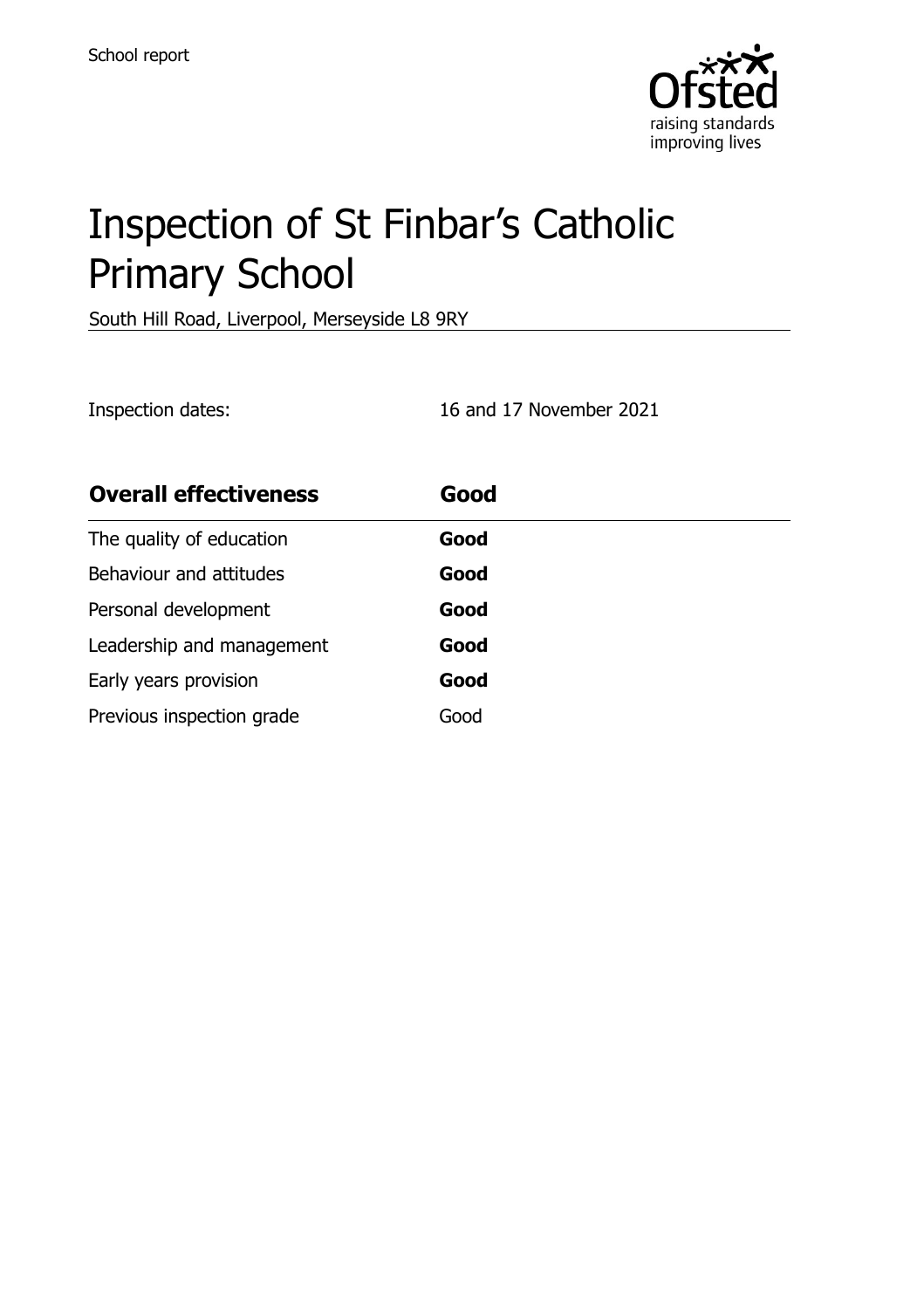

### **What is it like to attend this school?**

St Finbar's is a happy and welcoming place that pupils enjoy attending. They said that they have lots of friends and that 'no one is left out'. Pupils said that they feel safe because staff are kind and look after them well.

Teachers have high expectations for pupils and pupils do their best to live up to these. Pupils work in calm and orderly classrooms, uninterrupted by poor behaviour. They are well mannered and show respect for their teachers and friends. Pupils engage positively in their learning and they achieve well. Pupils said that bullying is rare but, if it does happen, staff will sort it out quickly.

Pupils are proud of the work that they do to support others, such as fundraising for local charities. They enjoy the many after-school clubs on offer, such as singing, drawing and Lego club. Pupils also appreciate the opportunity to hold responsibilities, for example, as a school councillor or acting as a 'playground buddy' for younger pupils.

Pupils benefit from the many trips that teachers organise to support their learning. For instance, pupils in Year 2 have recently visited a zoo and pupils in Year 5 thoroughly enjoyed their science trip.

#### **What does the school do well and what does it need to do better?**

Leaders have developed an ambitious curriculum that allows most pupils, including those with special educational needs and/or disabilities (SEND) and disadvantaged pupils, to achieve well.

The curriculum in many subjects is well organised. For example, in science, leaders have structured learning carefully so that pupils' knowledge builds up from the early years through to Year 6. Teachers ensure that pupils revisit prior learning regularly so that important knowledge is secure. Teachers have strong subject knowledge and they use this to deliver the curriculums well. As a result, pupils have a secure understanding of their earlier learning. For instance, in science, they use scientific vocabulary fluently and accurately. However, in a minority of subjects, leaders have not organised curriculums as thoughtfully. This hinders pupils from making connections between what they are learning and their knowledge from previous years.

From the moment that children arrive in early years, leaders have ensured that they benefit from a well-structured approach to learning phonics. Staff are highly knowledgeable about early reading because of the training that they have received. As a result, they deliver the phonics programme well.

Across the school, pupils have access to a wide range of books. They enjoy reading and do so regularly. Teachers quickly identify those pupils who fall behind and provide effective support to help them to catch up. Staff match pupils' reading books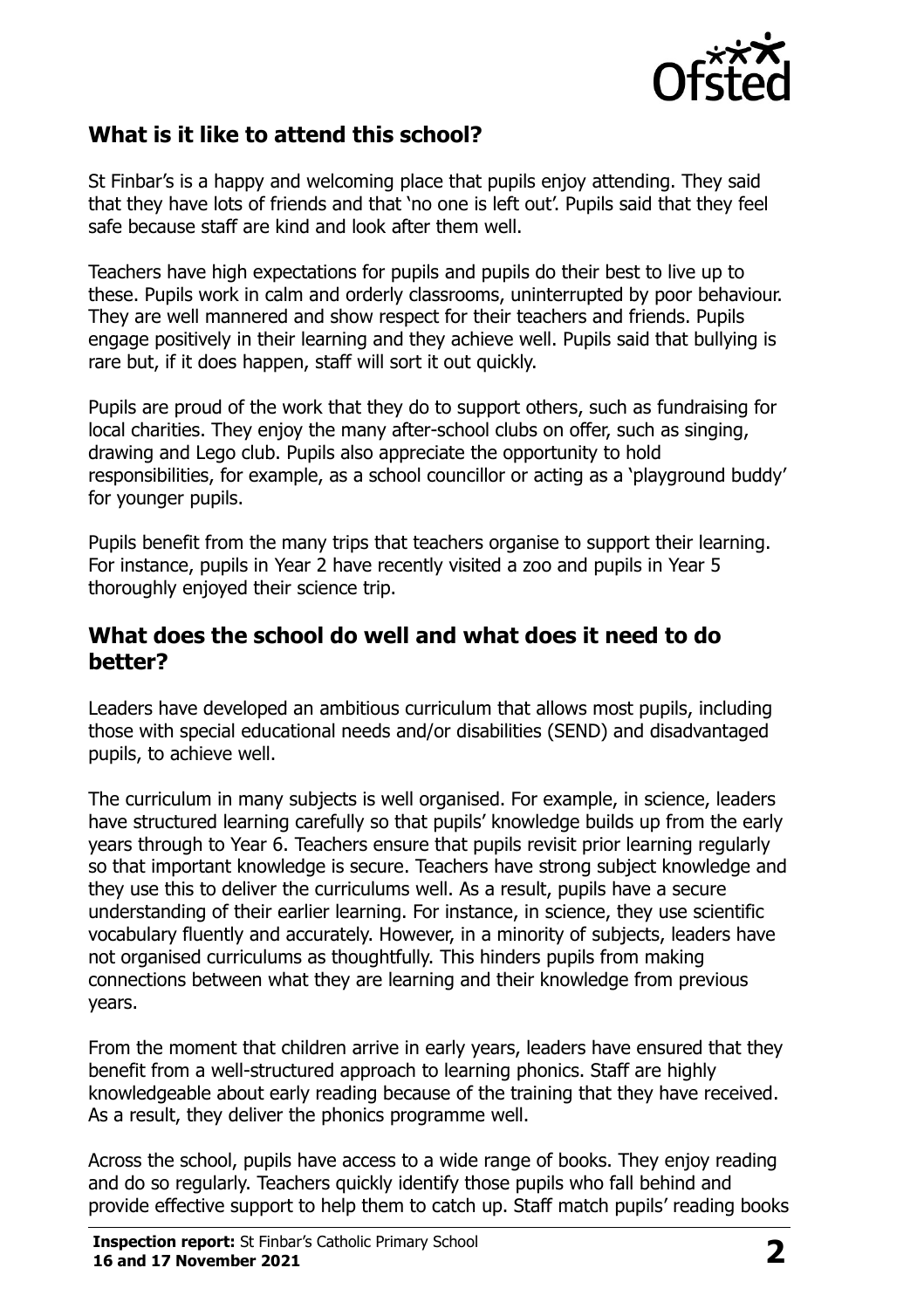

well to the sounds that pupils are learning. As a result, almost all pupils become confident, fluent readers by the end of Year 2.

Leaders and staff know pupils well. Staff work closely with pupils and their families to check on and look after their well-being. Pupils learn about different faiths and cultures. For instance, they recently celebrated Eid as a whole school. Leaders successfully develop pupils' awareness and understanding of equality and diversity. As a result, pupils know why democracy, respect and tolerance are important. This prepares them well for later life.

Pupils behave well in and around school. This means that teachers can focus on delivering the curriculum. Pupils said that any incidents of poor behaviour are sorted out quickly. Children in the early years play happily together. Older pupils said that if they had a problem at playtime they could speak to staff or a 'buddy'.

Leaders have ensured that there are effective procedures in place to identify pupils with SEND. Leaders carefully check that the support for this group of pupils is having a positive effect. Those pupils with additional emotional needs are supported expertly by well-trained staff.

Members of the governing body are proud to be a part of the school community. They are highly knowledgeable about many aspects of the school, such as the wellbeing of staff and pupils, which they have prioritised in recent months. They are less well informed about how well pupils, including those with SEND and disadvantaged pupils, are learning the curriculum.

All staff enjoy working at the school. They value the support that leaders and governors provide. Staff appreciate the steps that leaders have taken to make their workloads more manageable.

#### **Safeguarding**

The arrangements for safeguarding are effective.

Leaders have ensured that there are robust procedures in place to help to keep pupils safe. All staff receive appropriate safeguarding training. They are alert to the potential signs of harm, including peer-on-peer abuse.

Staff know what to do if they have a concern about a pupil. Leaders work effectively with other agencies to provide appropriate support for families. Parents and carers are positive about the care that staff provide for pupils. Pupils also learn how to keep themselves safe. For example, they know what to do if they have a concern when they are online or dealing with strangers.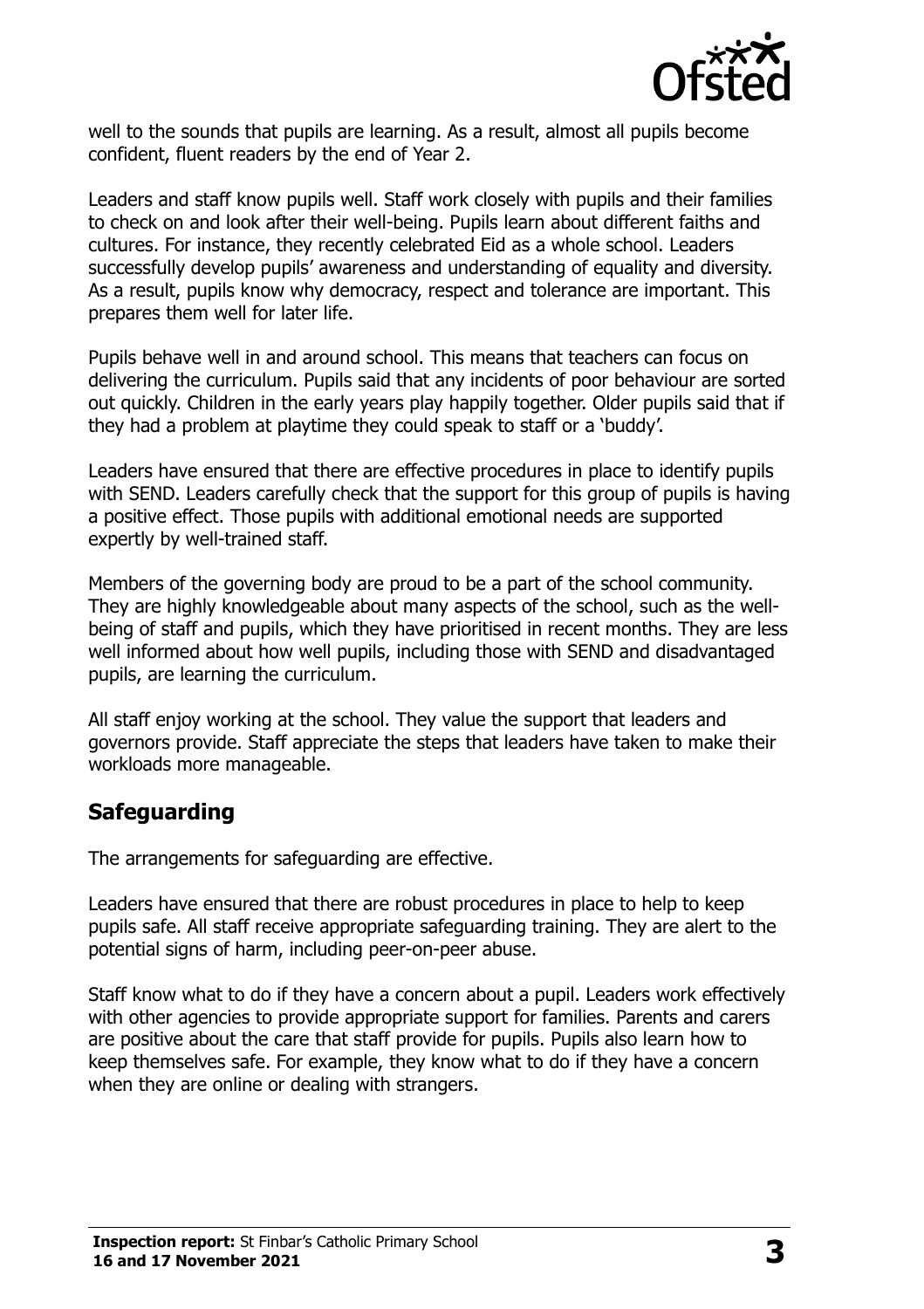

# **What does the school need to do to improve?**

#### **(Information for the school and appropriate authority)**

- Members of the governing body do not have an accurate view about how well pupils are learning the intended curriculum. As a result, they have not provided appropriate challenge to leaders about how well pupils, including disadvantaged pupils, are achieving across the curriculum. Those responsible for governance must ensure that they understand how well pupils are learning so that they can hold leaders to account more effectively.
- Leaders have not ensured that the curriculums in a small number of subjects are sufficiently well organised. As a result, pupils struggle to make connections and build successfully on earlier learning. Leaders should ensure that pupils' learning in these subjects is organised more carefully so that pupils can make links with their prior knowledge and deepen their learning over time.

#### **How can I feed back my views?**

You can use [Ofsted Parent View](http://parentview.ofsted.gov.uk/) to give Ofsted your opinion on your child's school, or to find out what other parents and carers think. We use information from Ofsted Parent View when deciding which schools to inspect, when to inspect them and as part of their inspection.

The Department for Education has further quidance on how to complain about a school.

If you are the school and you are not happy with the inspection or the report, you can [complain to Ofsted.](http://www.gov.uk/complain-ofsted-report)

#### **Further information**

You can search for [published performance information](http://www.compare-school-performance.service.gov.uk/) about the school.

In the report, '[disadvantaged pupils](http://www.gov.uk/guidance/pupil-premium-information-for-schools-and-alternative-provision-settings)' refers to those pupils who attract government pupil premium funding: pupils claiming free school meals at any point in the last six years and pupils in care or who left care through adoption or another formal route.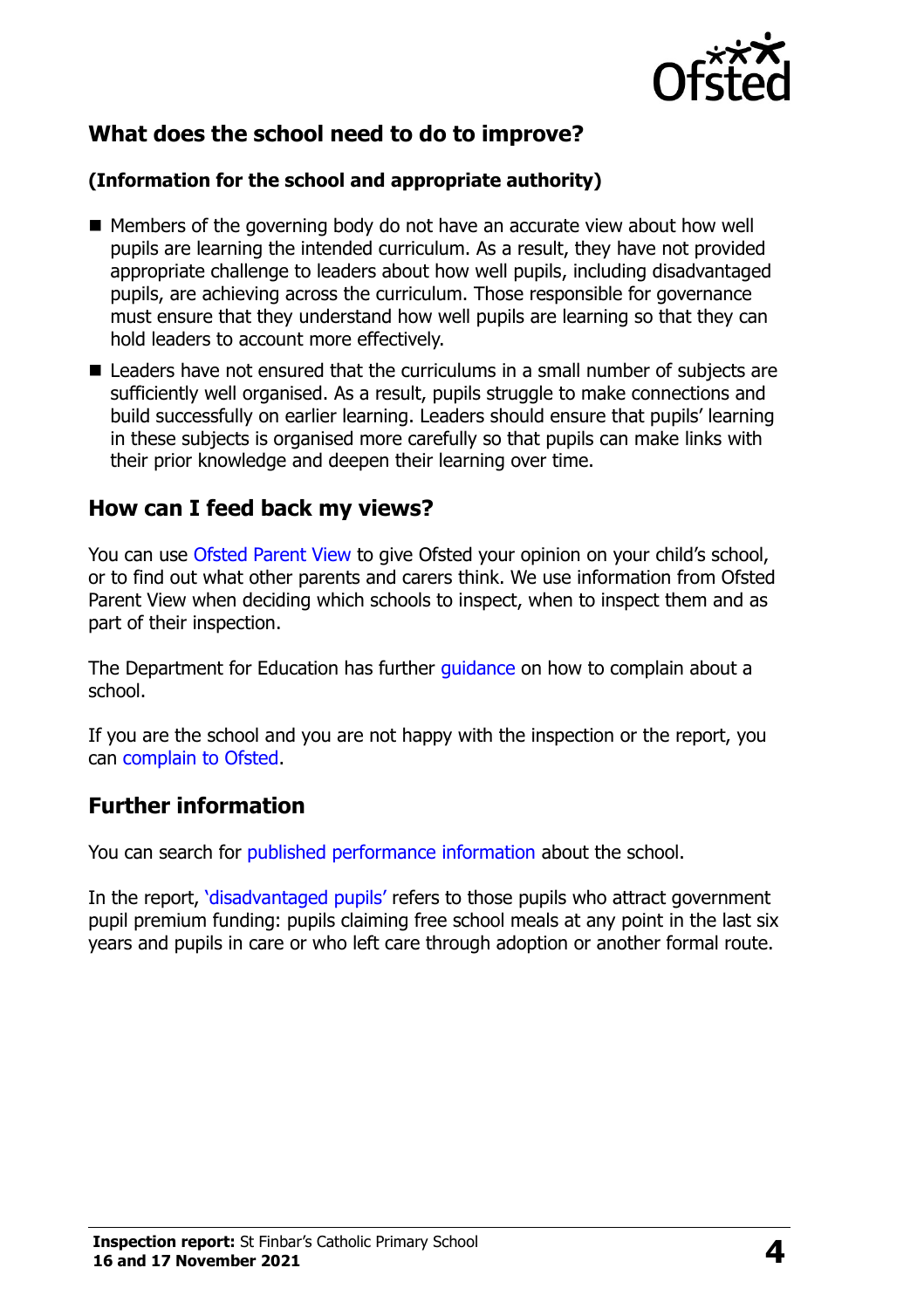

# **School details**

| Unique reference number             | 104640                                                                 |
|-------------------------------------|------------------------------------------------------------------------|
| <b>Local authority</b>              | Liverpool                                                              |
| <b>Inspection number</b>            | 10204401                                                               |
| <b>Type of school</b>               | Primary                                                                |
| <b>School category</b>              | Voluntary aided                                                        |
| Age range of pupils                 | 3 to 11                                                                |
| <b>Gender of pupils</b>             | Mixed                                                                  |
| Number of pupils on the school roll | 168                                                                    |
| <b>Appropriate authority</b>        | The governing body                                                     |
| <b>Chair of governing body</b>      | Angela Williams                                                        |
| <b>Headteacher</b>                  | Janet Conley                                                           |
| Website                             | www.st-finbars.co.uk                                                   |
| Date of previous inspection         | 21 and 22 September 2016, under<br>section 5 of the Education Act 2005 |

# **Information about this school**

- The school is part of the Archdiocese of Liverpool. The last section 48 inspection was in November 2018.
- The school does not use alternative provision for pupils.

# **Information about this inspection**

The inspectors carried out this inspection under section 5 of the Education Act 2005.

- This was the first routine inspection the school received since the COVID-19 pandemic began. Inspectors discussed the impact of the pandemic with school leaders and have taken that into account in their evaluation.
- Inspectors met with four members of the governing body, the headteacher, the deputy headteacher, subject leaders and other staff. Inspectors took account of the responses to Ofsted's staff online survey.
- The lead inspector spoke with a representative of the local authority and a representative of the Archdiocese of Liverpool.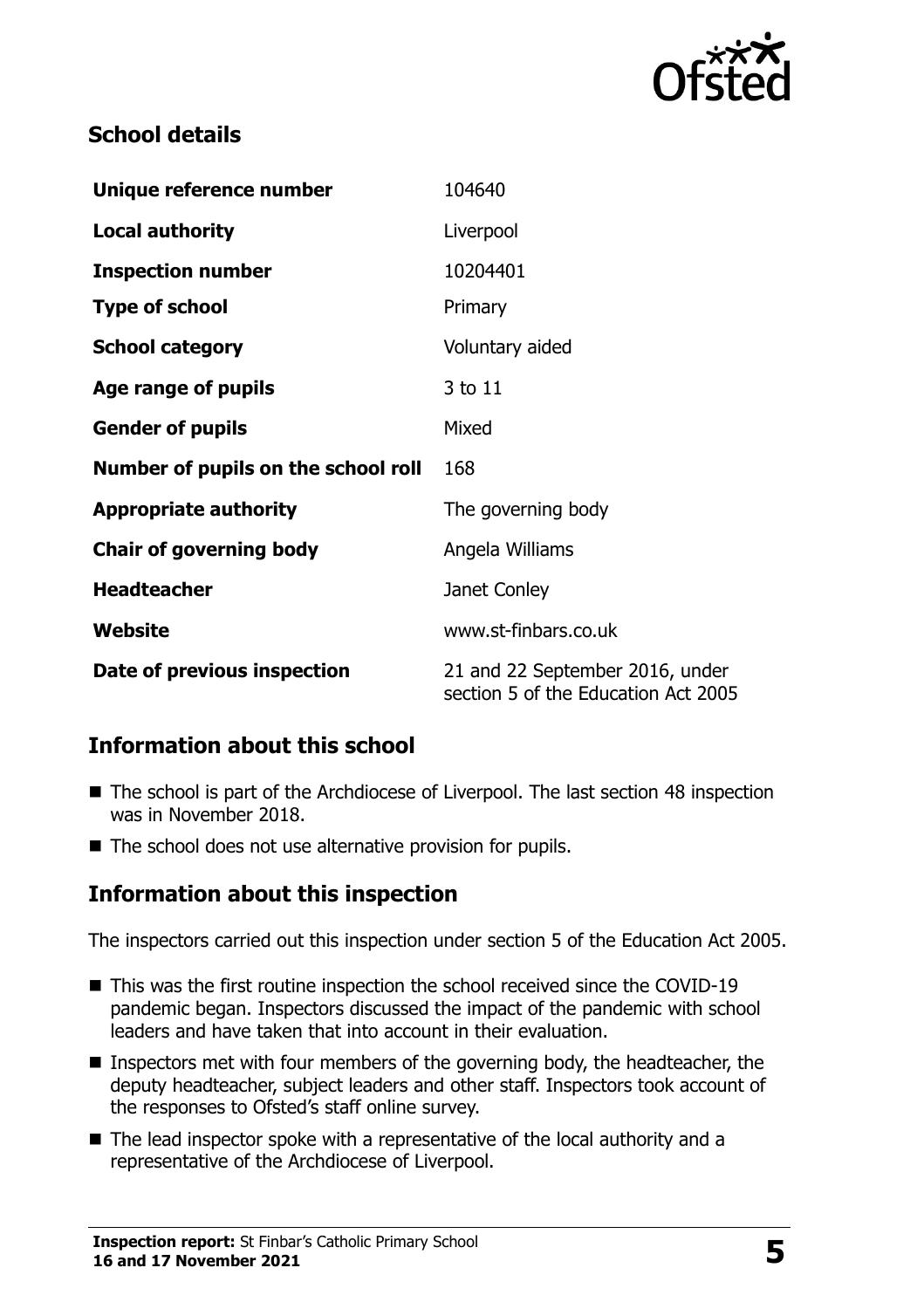

- Inspectors spoke with pupils to gather their views about the school. Inspectors spoke with parents and carers at the beginning of the school day. Inspectors considered the responses to Ofsted's online questionnaire, Parent View.
- Inspectors checked on safeguarding procedures and relevant documentation. Inspectors observed pupils' behaviour around school and considered leaders' attendance and behaviour information.
- Inspectors considered a range of other school documentation, including leaders' self-evaluation and plans for improvement.
- **Inspectors did deep dives in early reading, mathematics, science and computing.** As part of this work, inspectors visited lessons and spoke with subject leaders and teachers. Inspectors reviewed pupils' work and spoke with them about their learning. The lead inspector observed pupils read to trusted adults.

#### **Inspection team**

Gary Bevin, lead inspector **Her Majesty's Inspector** 

Sandie La Porta **Calculation** Constantine Constantine Constantine Constantine Constantine Constantine Constantine Constantine Constantine Constantine Constantine Constantine Constantine Constantine Constantine Constantine